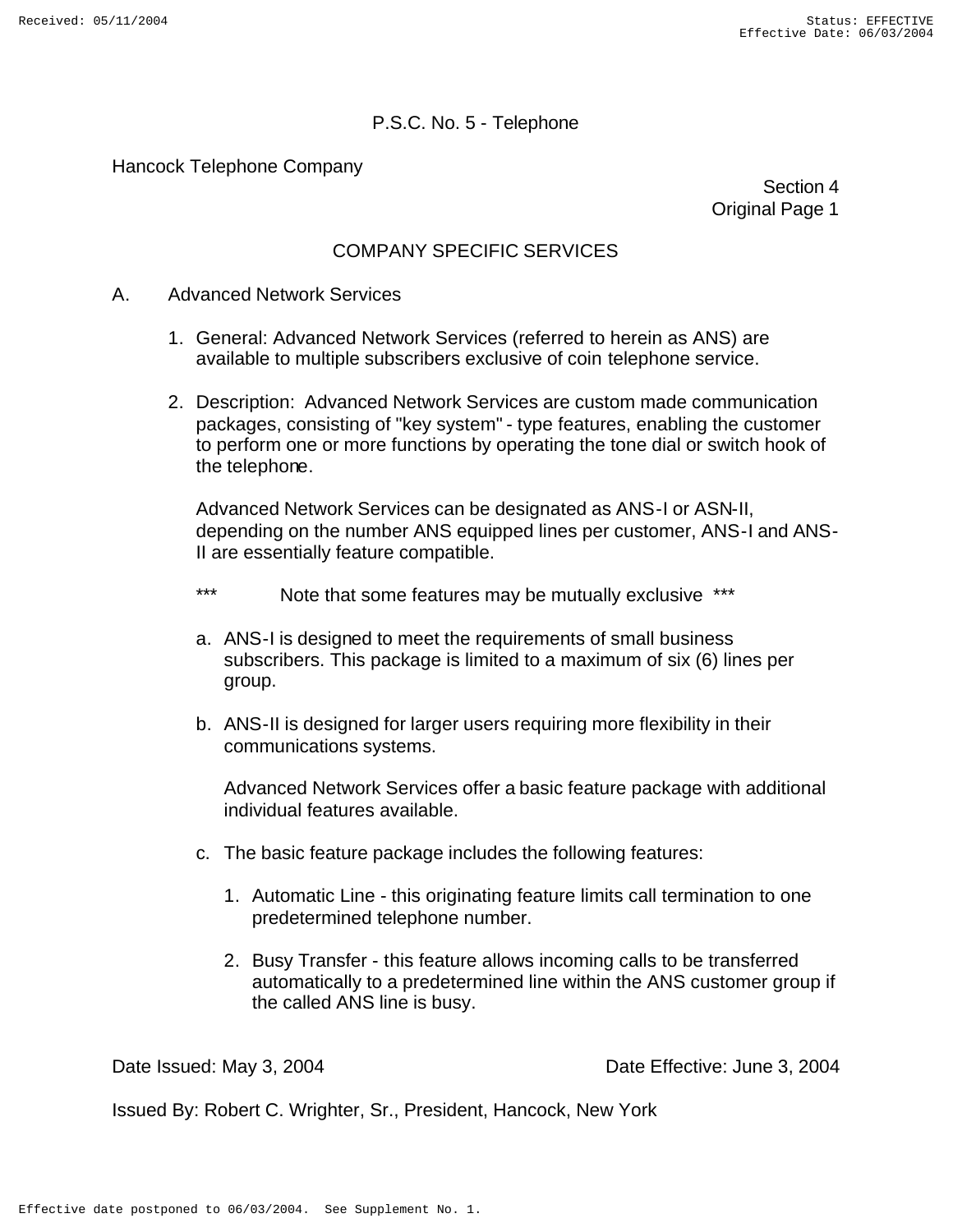Hancock Telephone Company

Section 4 Original Page 2

## COMPANY SPECIFIC SERVICES

- A. Advanced Network Services (cont'd)
	- 2. Description (cont'd)
		- c. The basic feature package includes the following features: (cont'd)
			- 3. Call Hold this feature allows the subscriber to place an established call on hold by flashing the switchhook and dialing a code.
			- 4. Call Pickup this feature allows the subscriber to answer any call within the ANS customer group by dialing a code.
			- 5. Conferencing this feature allows the subscriber to place an established call on hold, then originate a call to a third party with the party on hold excluded from the conversation until the subscriber flashes the switchhook which connects all three parties together.
			- 6. Deny Originating this feature allows the subscriber terminating calls only.
			- 7. Deny Terminating this feature allows the subscriber to originate calls only.
			- 8. Direct Inward Dialing (DID) this feature allows calls originating outside the ANS group to directly dial the "extension" number of the ANS group member, without going through a main station.
			- 9. Directory Number Hunting this feature allows a call to be advanced to another number when the called number is busy.
			- 10.Distinctive Ringing this feature allows the subscriber to differentiate between intra ANS group calls and calls originating from outside the ANS group by applying unique ring patterns.

Date Issued: May 3, 2004 Date Effective: June 3, 2004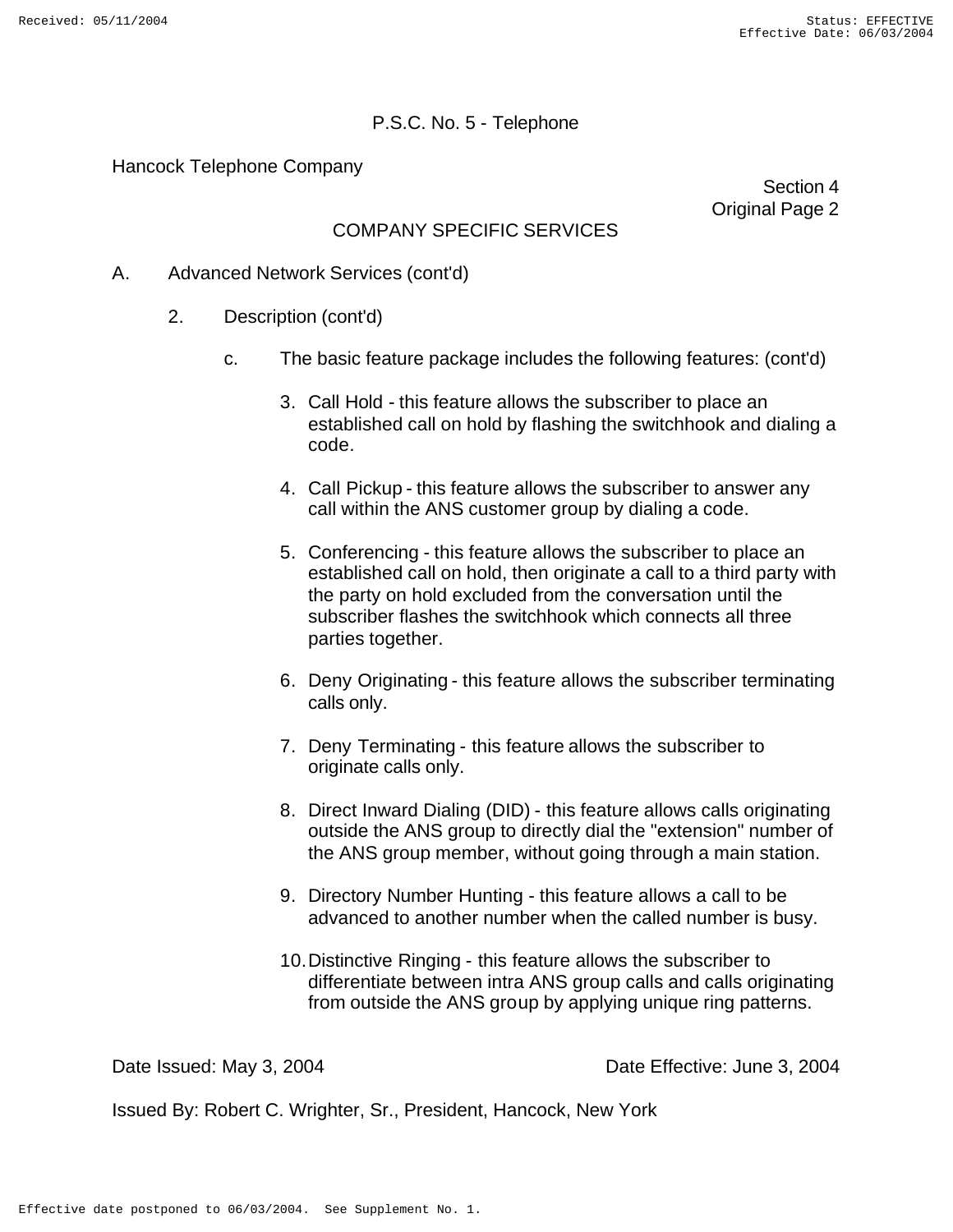Hancock Telephone Company

Section 4 Original Page 3

# COMPANY SPECIFIC SERVICES

- A. Advanced Network Services (cont'd)
	- 2. Description (cont'd)
		- a. The basic feature package includes the following features: (cont'd)
			- 11. Don't Answer Transfer this feature allows an incoming call to be transferred to a predetermined number after a specific number of ring attempts to an unanswered ANS line.
			- 12. Intercom this feature allows members of an ANS group to dial other members of the group by dialing an access code and one digit (2-g).
			- 13. Special Billing this feature allows the subscriber to bill calls originated on one number to a different 7predetermined number.
			- 14. Station to Station Dialing this feature allows abbreviated intragroup dialing, and "dial g" access to the network.
			- 15. Toll Denied this feature does not allow the subscriber to originate toll (long distance) calls.
			- 16. User Transfer this feature allows the subscriber to transfer an established outside call to another line within the ANS group.
			- 17. Unbanded WATS Access/Foreign Exchange Access Enables station users in the customer group to gain access to unbanded WATS services by using special access codes or automatic route selection.
				- b. Additional individual features include:
			- 1 Call Forwarding this feature allows the subscriber to forward all calls to a station within or outside the ANS group.

Date Issued: May 3, 2004 Date Effective: June 3, 2004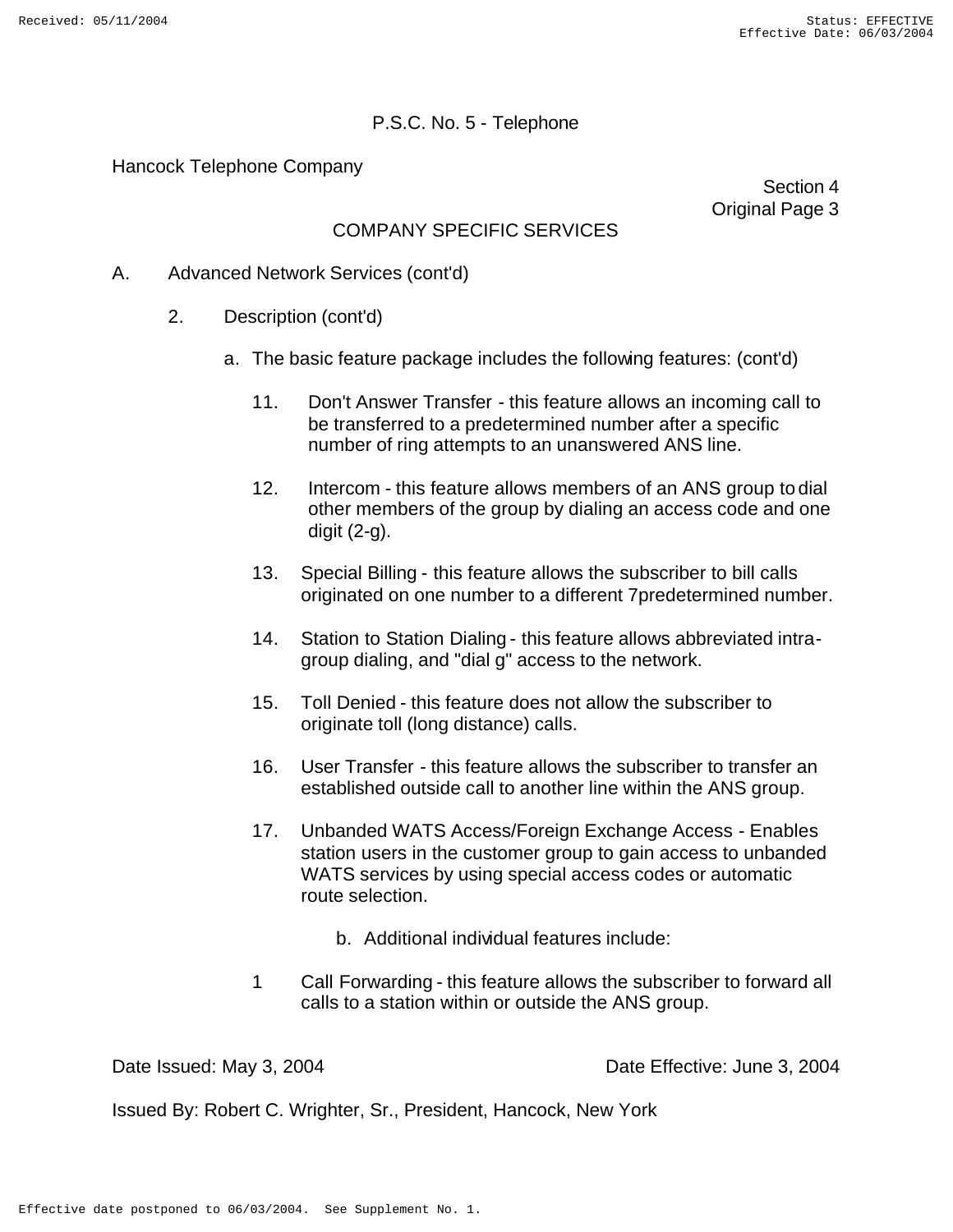Hancock Telephone Company

Section 4 Original Page 4

## COMPANY SPECIFIC SERVICES

- A. Advanced Network Services (cont'd)
	- 2. Description (cont'd)
		- b. Additional individual features include: (cont'd)
			- 2. Call Waiting this feature alerts the subscriber who is busy on an established call that there is another call attempt on his number.
			- 3. Cancel Call Waiting Cancel Call Waiting (CCW) allows a Call Waiting (CW) customer to disable CW for the duration of a telephone call. CCW is activated (i.e., CW is disabled) by dialing a special code prior to placing a call, and is automatically deactivated when the customer disconnects from the call.
			- 4. Speed Calling Convenience Dialing this feature allows the ANS-I subscriber to establish an abbreviated dialing list for the entire ANS-I customer group. Only the line designated as "controller" can add to, or changes the list. Users may access the list by dialing an access code and two (2) digits. Maximum list length is 30 telephone numbers.
			- 5. Speed Calling Group Speed Calling this feature allows the ANS-II subscriber to establish abbreviated dialing patterns and assign speed calling "sub groups" within the ANS-II customer group, each sub group with it's own 30 number list, accessible by anyone within the sub-group by dialing an access code and two (2) digits.
			- 6. Speed Calling Individual Speed Calling this feature allows the subscriber to call certain predetermined telephone number by dialing an access code and one (l) digit (short list) or two (2) digits (long list).

Date Issued: May 3, 2004 Date Effective: June 3, 2004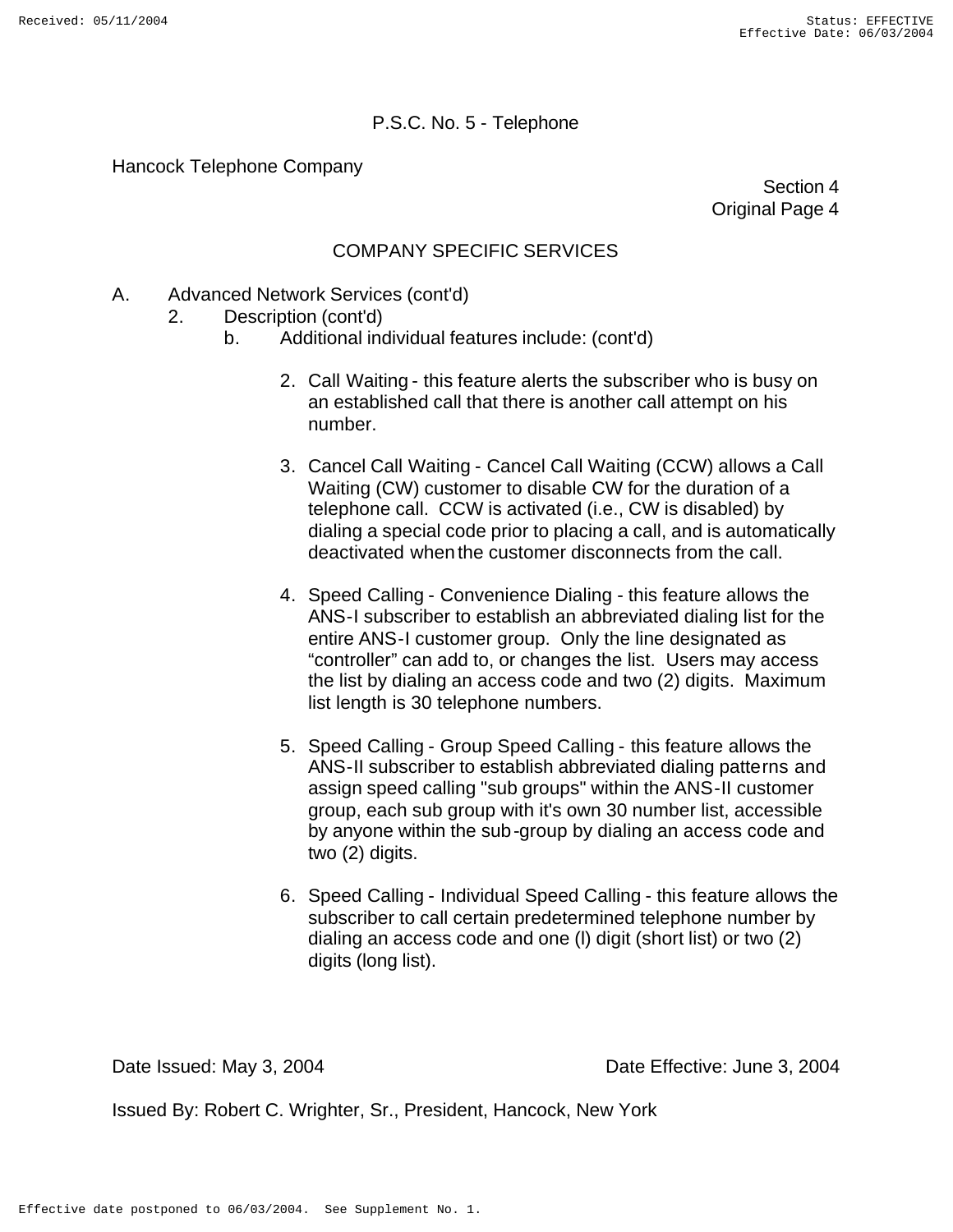Hancock Telephone Company

Section 4 Original Page 5

## COMPANY SPECIFIC SERVICES

#### A. Advanced Network Services (cont'd)

- 2. Description (cont'd)
	- b. Additional individual features include: (cont'd)
		- 6. Speed Calling Individual Speed Calling (CONT'D) -Short List - this feature allows the subscriber to establish an eight (8) number calling list on their individual line.

Long List - this feature allows the subscriber to establish a thirty (30) number calling list on their individual line.

#### 3. Rates - in addition to local exchange service charges (Section 3) and FCC subscriber line access charges.

- a. Each service per line equipped per month:
	- 1. Basic Feature Package per line equipped

| $ANS-I - 2$ to 6 lines in group   | \$2.00 |
|-----------------------------------|--------|
| ANS-II - 7 to 20 lines in group   | 1.50   |
| ANS-II - 21 to 100 lines in group | 1.25   |
| ANS-II - Over 100 lines in group  | 1.00   |

2. Additional Feature per feature per line equipped

| <b>Call Waiting</b>                   | \$.75 |
|---------------------------------------|-------|
| Call Waiting with Cancel Call Waiting | 1.00  |
| <b>Call Forwarding</b>                | .75   |
| Speed Call - Convenience Dialing      | 2.00  |
| Speed Calling - Individual            |       |
| - Short List                          | 1.00  |
| - Long List                           | 2.00  |

Date Issued: May 3, 2004 Date Effective: June 3, 2004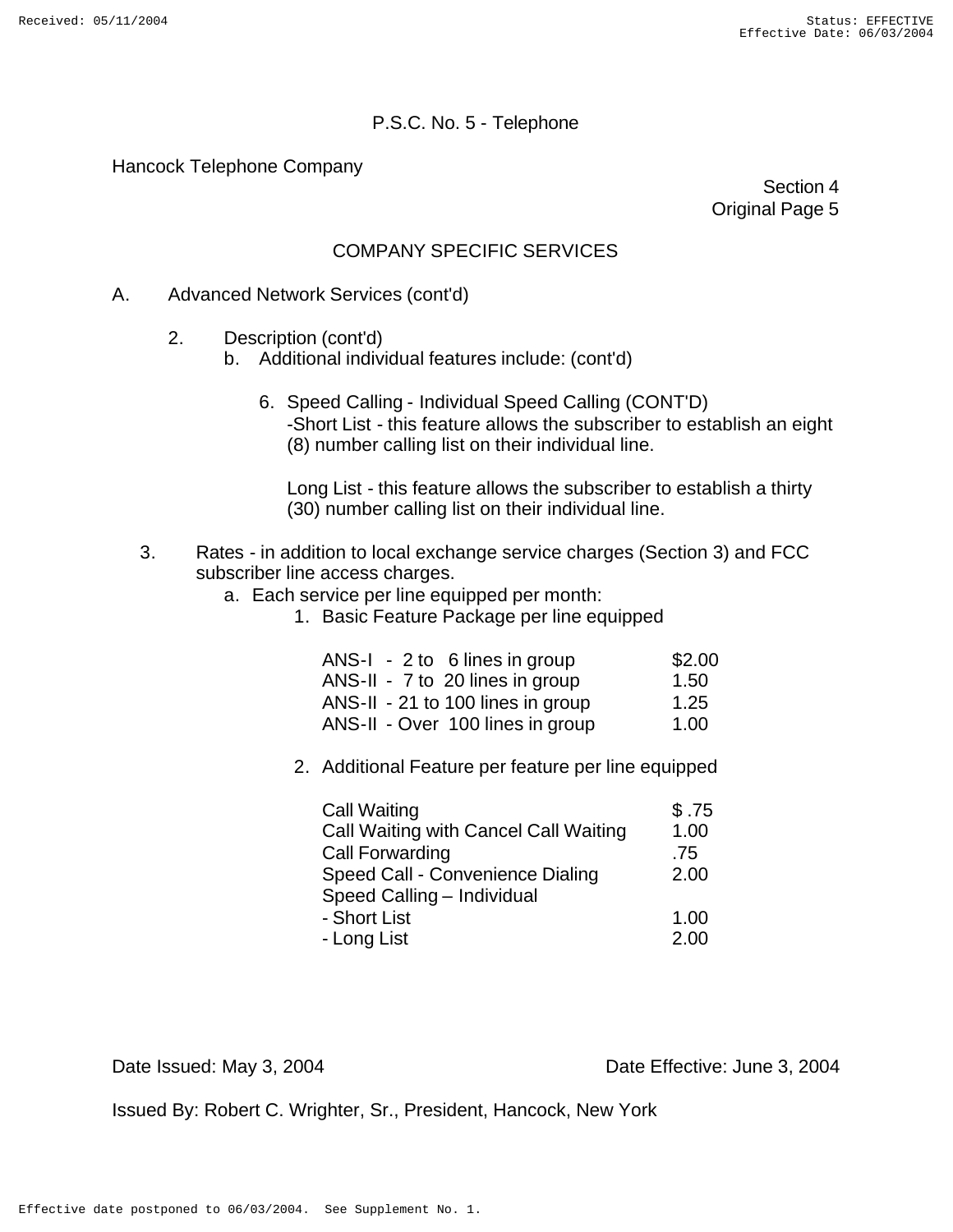Hancock Telephone Company

Section 4 Original Page 6

### COMPANY SPECIFIC SERVICES

### A. Advanced Network Services (cont'd)

- 3. Rates
	- a. Each service per line equipped per month:

| 3. | Additional CLASS Feature per line equipped |        |
|----|--------------------------------------------|--------|
|    | <b>Automatic Redial</b>                    | \$2.00 |
|    | <b>Call Return</b>                         | \$2.00 |
|    | <b>Customer Originated Trace</b>           | \$1.50 |
|    | Call ID                                    | \$3.00 |
|    | Call ID + Name                             | \$4.00 |
|    | <b>Priority Ringing</b>                    | \$2.00 |
|    | <b>Preferred Call Forwarding</b>           | \$2.00 |
|    | <b>Call Screening</b>                      | \$2.00 |
|    | <b>Special Call Acceptance</b>             | \$2.00 |
|    | <b>Anonymous Call Rejection</b>            | \$2.00 |
|    | Call Waiting w/Call ID + Name              | \$2.50 |
|    |                                            |        |

#### 4. Additional Feature per package per line equipped

The following Savings Packages are discounted billing arrangements for those features listed above, in A.3.a.2. and A.3.a.3.

ANS-4 Pak  $$7.50$ Includes any four Custom Calling and/or CLASS Features

ANS-7 Pak \$10.50 Includes any seven Custom Calling and/or CLASS Features

ANS-10 Pak  $$12.50$ Includes any ten Custom Calling and/or CLASS Features

5. Additional Feature per Group Speed Calling - Group Speed Calling  $per group$  \$3.00

Date Issued: May 3, 2004 Date Effective: June 3, 2004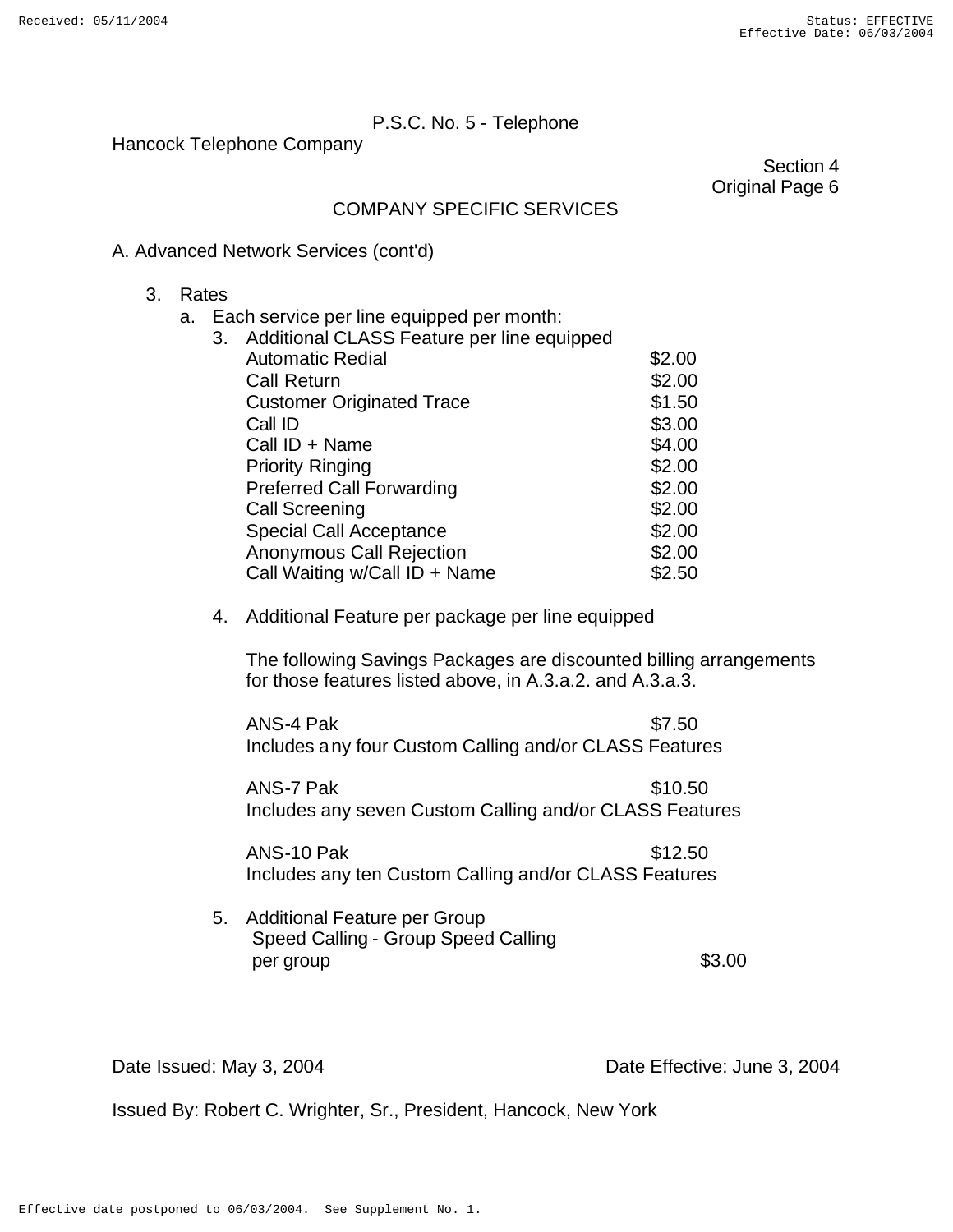Hancock Telephone Company

Section 4 Original Page 7

## COMPANY SPECIFIC SERVICES

A. Advanced Network Services (cont'd)

- 3. Rates (cont'd)
	- b. Connection and non-recurring administrative charges in addition to Section 3 and Section 8 charges.
		- 1. No data base administration charges apply to changes requested with 30 days of installation of Advanced Network Services. Data base chance orders after the 30 day period will be assessed a data base administration charge. (Multiple changes on one change order will be assessed only one data base administration charge).

Data Base Administration Charge  $$5.00$ 

- B. Miscellaneous Non-recurring Charges
	- 1. Non-Publish Number Charge
		- a. Description of the service
			- 1. The company will impose a one-time charge to any customer requesting to exclude their directory name and number from directory assistance and the published directory.
		- b. Rates
			- 1. The following is the rate for both Residential and Business customers.

Non-Recurring administrative charge \$17.51

Date Issued: May 3, 2004 Date Effective: June 3, 2004